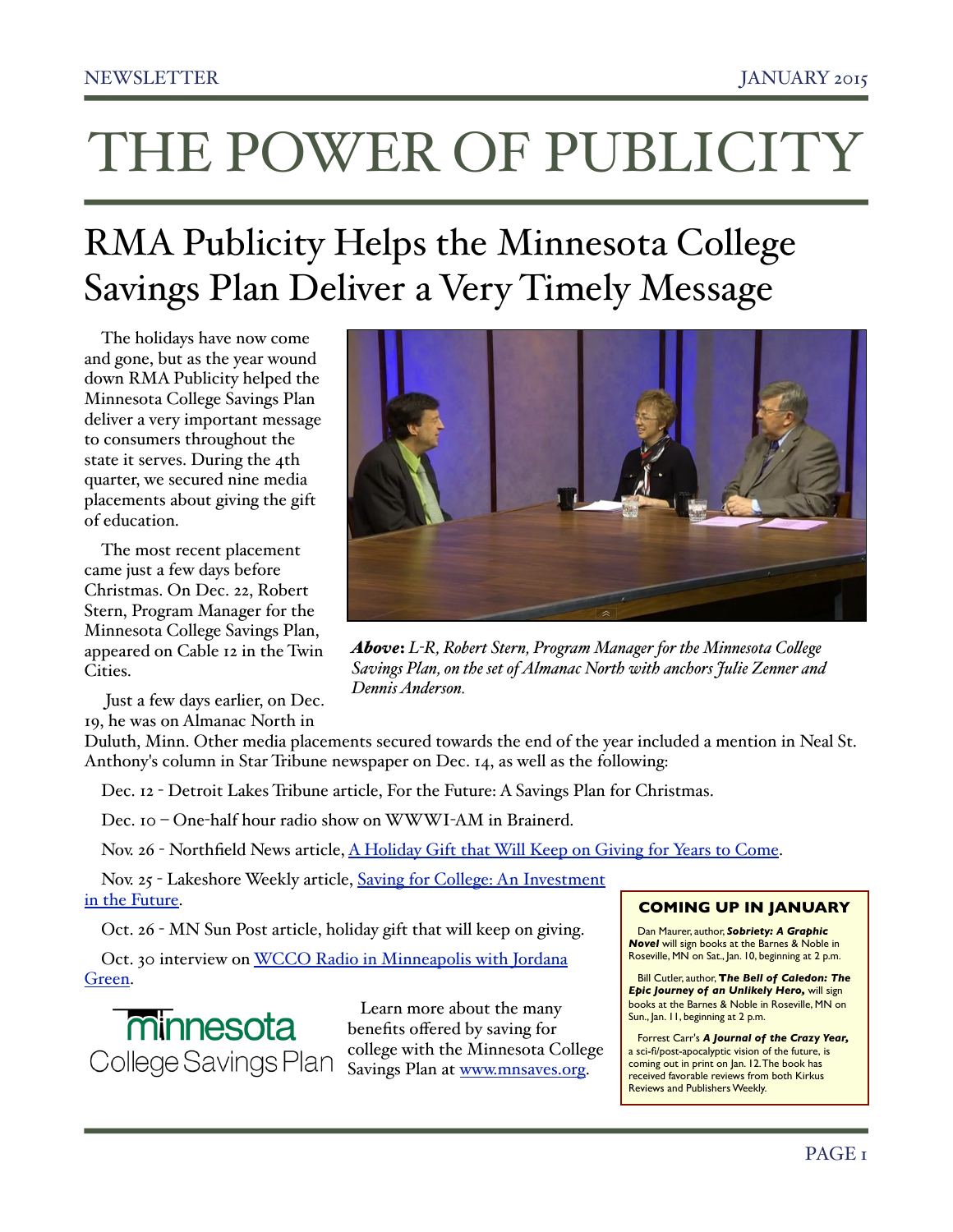# Holiday Etiquette the Topic of Discussion on Several Radio Stations in December



 With all the parties and other social gatherings people need to attend in December, Holiday etiquette was top-ofmind for a lot of people throughout the month.

 Etiquette expert Wynne Dalley, author, *Be Cool & Confident: A Guide for Girls* and *Be Cool & Confident: A Guide for Guys* was invited to do interviews with two radio stations in December to share her advice and expertise.

 She appeared on the Neal Steele show on Xtra 99 in Norfolk, Va. on Dec. 17. Earlier in the week, on Dec. 15, she appeared on [Your Wakeup Call,](http://www.rmapublicity.com/images/stories/Audio/Be%20Cool%20and%20Confident%20-%20News%20Talk%20Florida%20-%20December%2015,%202014.mp3) a radio show simulcast in both Tampa and Orlando, Fla.





The week of Dec. 8, Dalley was quoted in the Blackbook Magazine article, Ten [Tips for Perfect Holiday Etiquette.](http://www.bbook.com/ten-tips-perfect-holiday-etiquette/) Dalley met the magazine's reporter in person over the summer at a New York City Barnes & Noble event RMA Publicity set up for her.

Learn more about Dalley's books, which make great presents for young people any time of the year, at [www.tellmepress.com.](http://www.tellmepress.com/)

# Possibilitrees LLC Gets a Lot of Attention from the Media During the Holiday Season

RMA Publicity is happy to report on another very successful holiday media campaign. This one for possibilitrees, LLC, makers of a natural alternative to the traditional Christmas Tree.

In December, we secured stories in the [Minneapolis Star Tribune,](http://www.startribune.com/lifestyle/homegarden/285642731.html) as well as the Dec 2014/Jan 2015 issue of the Pioneer Press' Spaces



Magazine. Stories also appeared in the The Nov/



Dec issue of Colorado Homes & Lifestyles magazine, and in Sept., a TV story aired on **KBJR-TV** in Duluth, Minn.

Learn more about the company or place an order for your own Possibilitree at [www.possibilitree.com.](http://www.possibilitree.com) The architect-designed tree makes a great conversation piece any time of the year.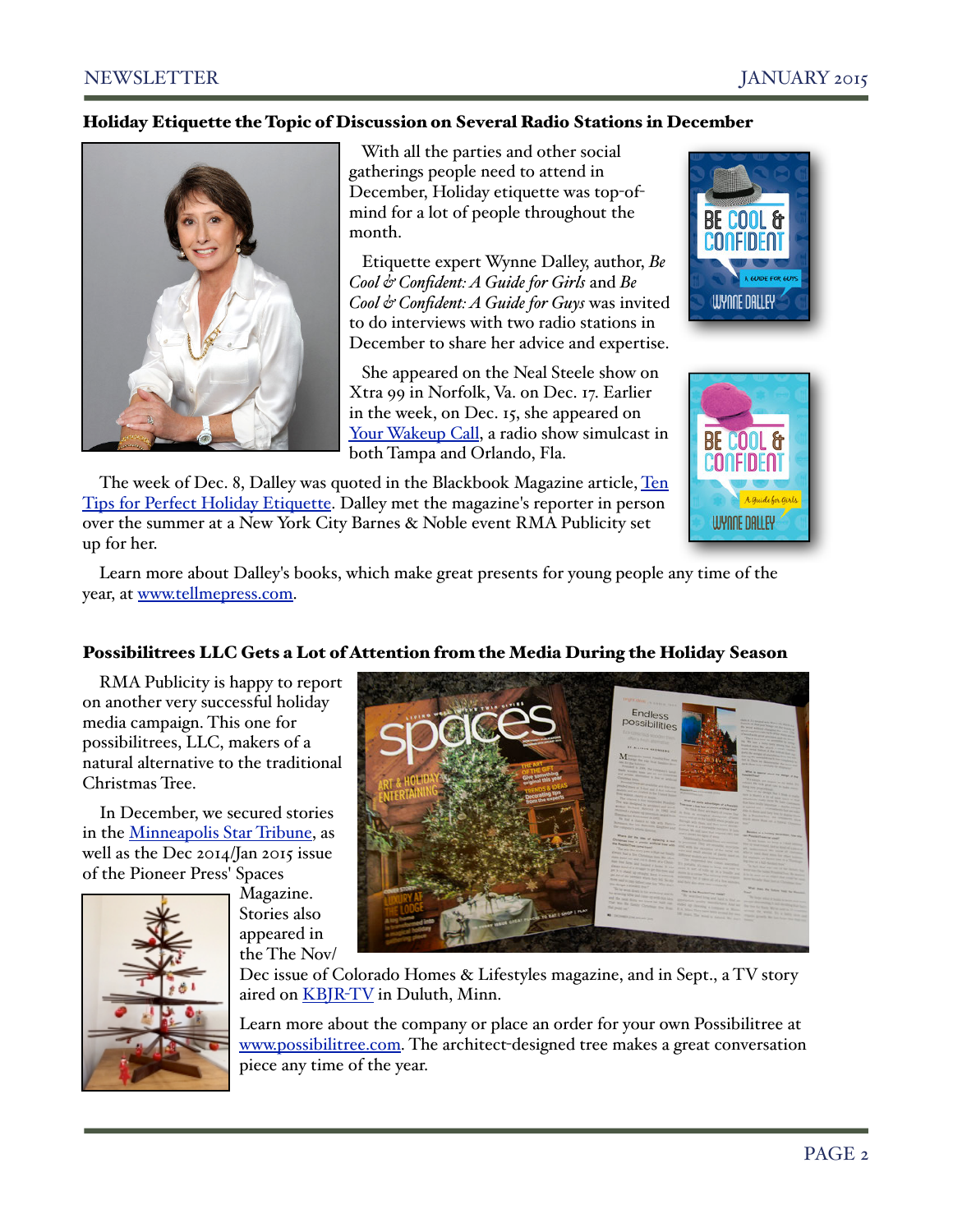# RMA Publicity Helps Author of *Who is Santa? And how did he get to the North Pole?* Get His Book in the Headlines in December

Stephen Bigalow wrote *Who is Santa? And how did he get to the North Pole?* with the goal in mind of getting a new Christmas story into the marketplace. RMA Publicity helped him secure a lot of attention for the book in his home state of Pennsylvania in December.

Stories ran in three newspapers in Pennsylvania during the holiday season. In addition to the story that ran in the Dec. 11 issue of the Butler Eagle, the article, Authors share theories of Santa, Pennsylvania Christmas, appeared in the Pittsburgh Tribune on Dec. 9; and Mars author pens holiday children's tale about history of Santa Claus appeared in the Cranberry Journal on Dec. 3.

On Dec. 2, Bigalow had an hour-long interview about his book on [WMBS Radio i](http://www.rmapublicity.com/images/stories/Audio/Who%20is%20Santa%20-%20WMBS%20Radio,%20Uniontown%20-%20December%202,%202014.mp3)n Uniontown, Penn., and commercials about the book ran on radio and TV stations in Pittsburgh as well.

In *Who is Santa?* readers learn how Santa and his wife ended up at the North Pole, why he started giving toys away, how he ended up partnering with the elves to make toys, how the flying reindeer came into the picture and a whole lot more.

Books are available for purchase online at [www.whoissanta.net.](http://www.whoissanta.net/)

# Former Pastor from South Carolina Hoping to Start a Movement in America



The holidays can be a tough time of year for those dealing with depression and mental illness, but there are steps people can take to help them make it through.

In December, Fe Anam Avis, author of *A Second Day: A Hopeful Journey Out of Suicidal Thinking*, was interviewed by a reporter from the Greenville News, as well as two radio stations: WGTK-FM in Greenville, S.C. on Dec. 21 and [WOLI](http://www.rmapublicity.com/images/stories/Audio/A%20Second%20Day%20-%20WOLI%20Radio,%20Spartanburg%20-%20December%2011,%202014.MP3)-AM in Spartanburg, S.C. on Dec. 18.

*A Second Day: A Hopeful Journey Out of Suicidal Thinking* is a book the author hopes will inspire a movement to change perceptions about suicide.

Learn more about the book at [www.asecondday.com.](http://www.asecondday.com)

# Advertising Campaign Launches for COR Retreat



A 15-second commercial about COR Retreat, a food addiction recovery program in Wayzata, began airing on FOX 9 in Minneapolis on New Year's Day. The commercial, which was taped in studio on Dec. 16, features COR Retreat alumn Kari Ealy of New Prague, Minn., sharing the story of how the nonprofit COR Retreat helped her lose more than 50 pounds and keep it off.

"COR saved my life," she says in the commercial.

 COR Retreat also received some attention from the news media in December. On the 4th, the was a story about COR Retreat in the [MN Sun Sailor.](http://www.rmapublicity.com/COR%20Retreat,%20a%20monthly%20program%20that%20helps%20food%20addicts%20find%20the%20road%20to%20recovery,%20is%20featured%20in%20this%20week) To date, the three-year-old program has helped more than 400 people from across the U.S. and some countries abroad.

Learn more about the program and how it may be able to help you or someone you love at [www.cormn.org.](http://www.cormn.org/)

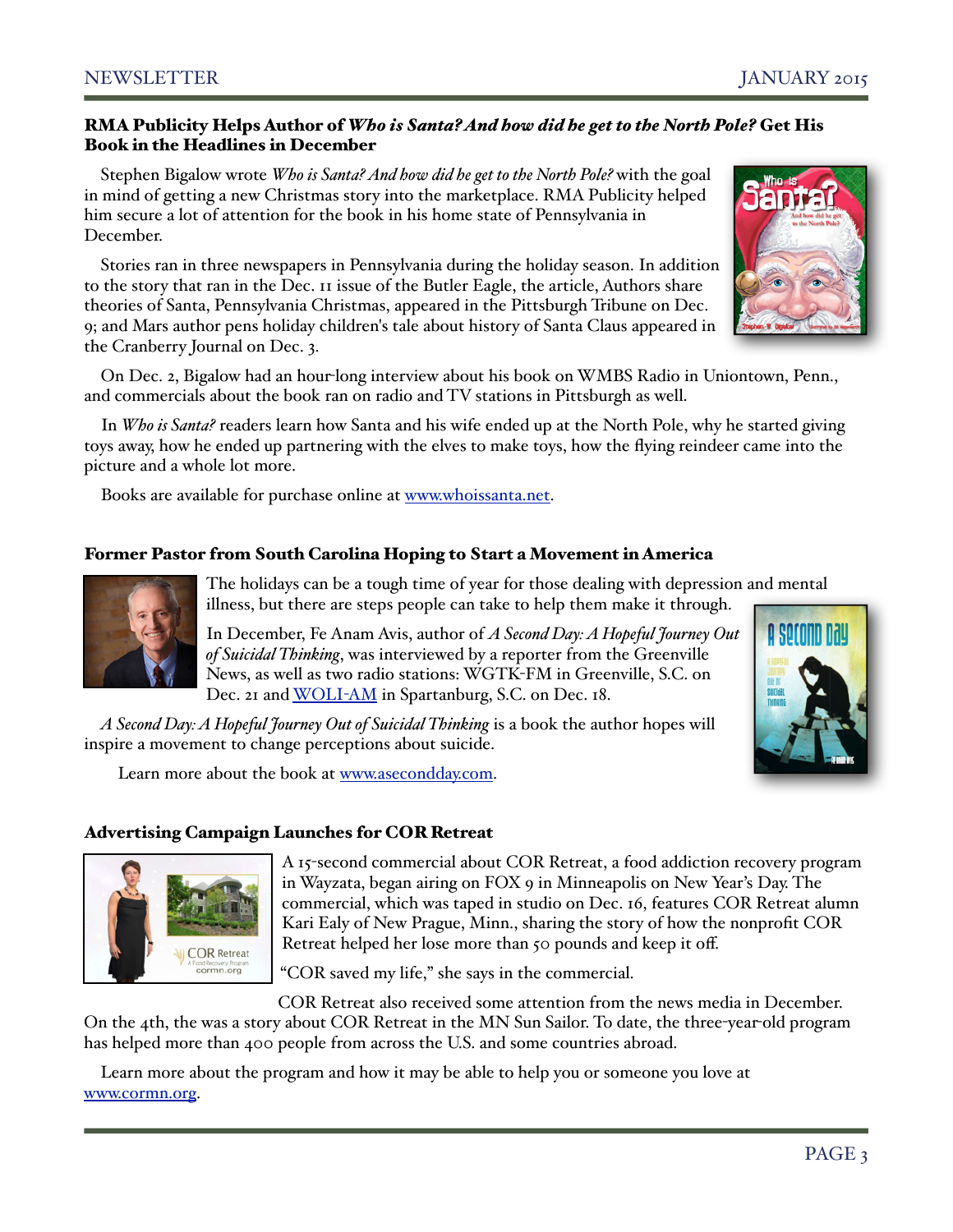# Minnesota Author's Novel has Touched a Nerve in Japan

There has been an effort recently by the government of Japan to try and rewrite the history books when it comes to World War II. Japanese nationals are now denying many atrocities that happened during the War, including the issue written about in Minnesota author William Andrews's novel, *Daughters of the Dragon: A Comfort Woman's Story*.

Andrews' book is about a young woman who was kidnapped from her hometown in Korea and forced to be a sex slave for members of the Japanese Army during World War II.

Find out why the government of Japan doesn't want people to read the book in this article done by the [MN Sun Current.](http://current.mnsun.com/2014/12/edina-authors-novel-riles-japanese-nationalists/) The author also had a good discussion with Jack Rice on his show on AM 950 in December. The hour-long show aired on Dec. 15.

Learn more about the book itself on the author's website: [www.williamandrewsbooks.com.](http://www.williamandrewsbooks.com/)



# Wise Ink Creative Publishing Featured in Minneapolis-St. Paul Business Journal



*Above*: *L-R, Wise Ink Editorial Manager Laura Zats, Chief Strategic Officer Dara Beevas and Chief Publishing Officer Amy Quale had lots of fun during their photo shoot with Nancy Kuehn \$om the Business Journal.*

Wise Ink Creative Publishing, a boutique publishing company started up by Minnesota entrepreneurs Dara Beevas and Amy Quale, was featured in the Dec. 12 edition of the Minneapolis-St. Paul Business Journal. RMA Publicity secured the story about them in the publication.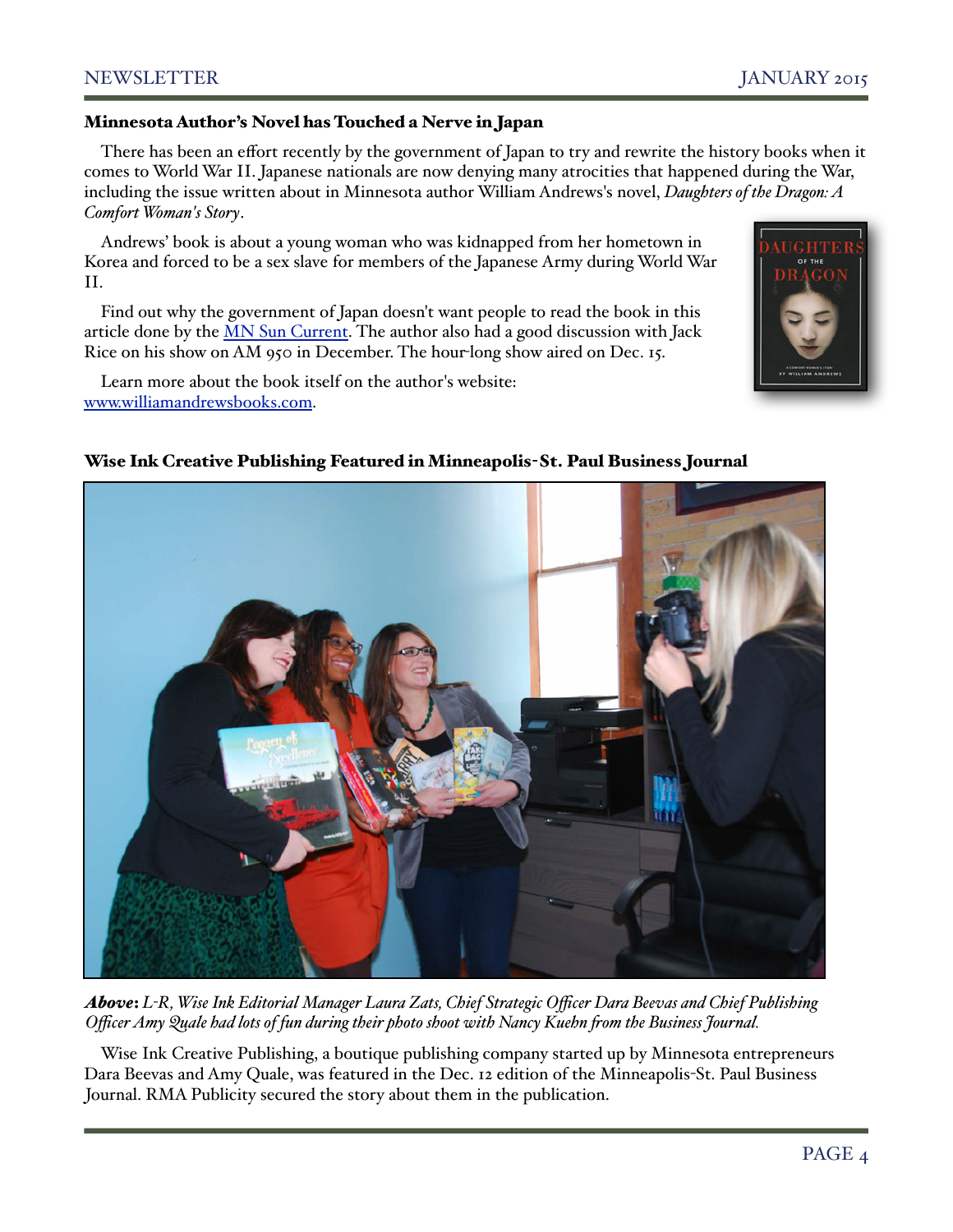# ALSO IN DECEMBER ...



 A story about the launch of the new poetry book/memoir, *Penroe: In another field without time*, appeared in the Dec. 9 edition of the [Lakeshore Weekly](http://www.swnewsmedia.com/lakeshore_weekly/news/local/article_01482fdd-1579-53bf-a924-6da890f1abb8.html) Newspaper and the Dec. 18 issue of the Minnesota Sun Sailor in the Twin Cities. Author David Bosselmann self-published the book in his wife's memory, and

plans to donate proceeds to one of Penny Walker Bosselmann's favorite charities, The Nature Conservancy. Learn more about the book at [www.penroe.net.](http://www.penroe.net/)

Margaret McBride and Barry Smith, authors, *Jack the Rabbit and Friends* participated in "Potpourri: The Hopkins Adult Community Education Show" on Dec. 4. There was also an article about their book in the MN Sun Sailor in early December.



# MEDIA OPPORTUNITIES

If your book is relatable to any of the following events observed in January or February, let us know! RMA Publicity may be able to help you secure publicity in the print, broadcast and/or online media for your book.

#### **January is...**

Book Blitz Month Celebration of Life Month Get a Life Balanced Month Get Organized Month International Creativity Month International Child-Centered Divorce Month International Wealth Mentality Month National Mentoring Month National Personal Self-Defense Awareness Month National Slavery and Human Trafficking Prevention Month National Stalking Awareness Month

## **Also observed in January…**

New Year's Resolutions Week – Jan. 1-7

### **Feburary is…**

American Heart Month Library Lovers' Month National Bird Feeding Month National Black History Month National Mend a Broken Heart Month National Teen Dating Violence Awareness and Prevention Month National Time Management Month Plant the Seeds of Greatness Month

#### **Also observed in February…**

Children's Authors and Illustrators Week – Feb. 1- 7 World Cancer Day – Feb. 4 Give Kids a Smile Day – Feb. 6 Random Acts of Kindness Week – Feb. 9 – 15 National Donor Day – Feb. 14 National Eating Disorders Week – Feb. 22 – 28

\* Source: 2014 Chase's Calendar of Events

# RMAPublicity